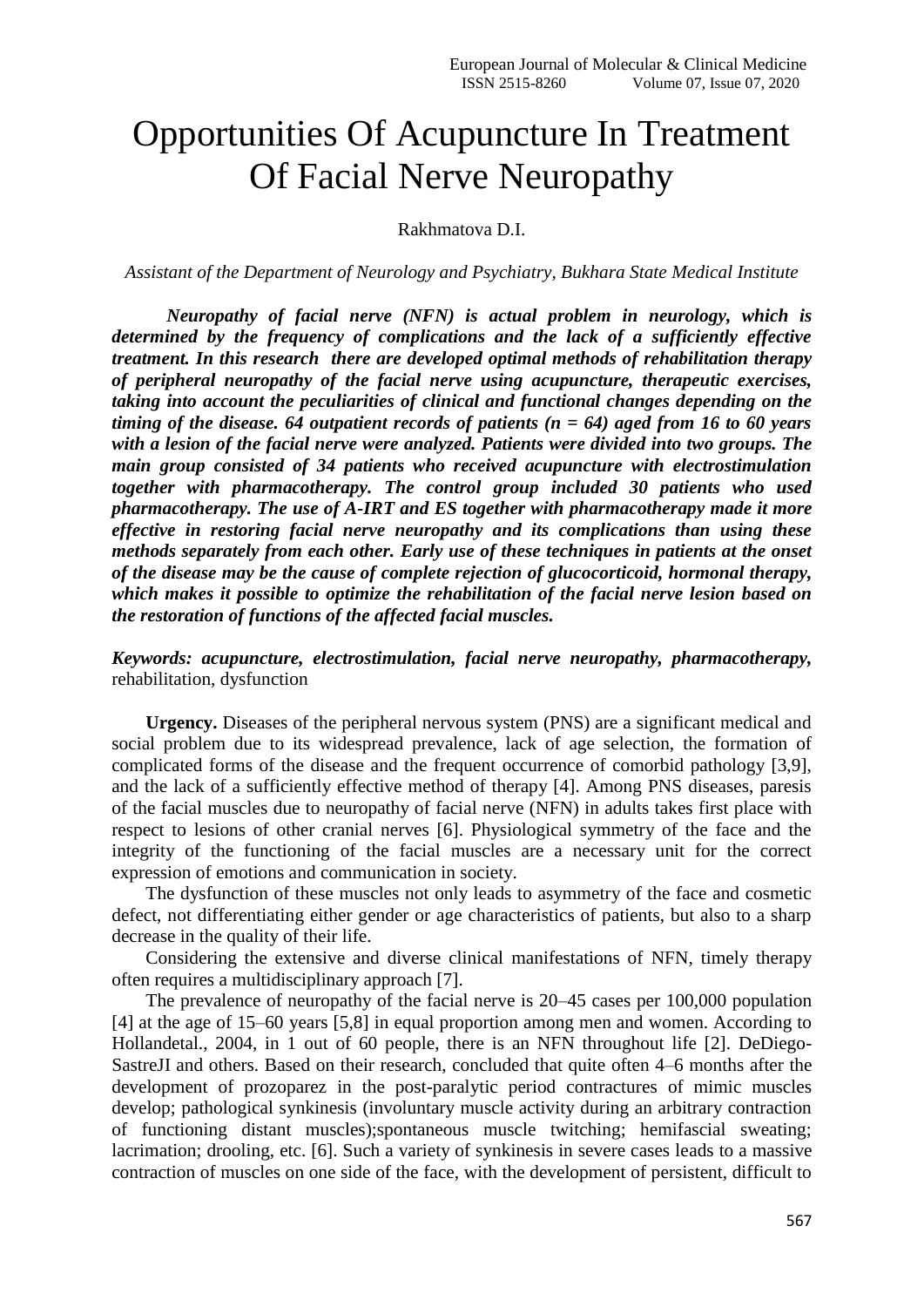treat hemispasm, which causes a cosmetic facial defect for life, predetermining the psychopathological condition of patients. According to other authors [7], hypothermia, increased blood pressure, inflammatory diseases of the ear and throat, as well as a common cause of nerve damage in dental practice is the anesthesia of the inferior alveolar nerve [5]. During this study, the main causes contributing to the pathology of the facial nerve, such as inflammation, trauma, compression of the nerve root, were identified. The clinical picture of the lesion of the facial nerve is well known and depends on the level of damage, as well as the degree of conduction disturbance.

The leading symptom of facial nerve damage, in 80% of cases, is weakness of the facial muscles (Bell's palsy) of the corresponding half of the face [10]. The prognosis of the disease is favorable, however, restoration of the function of the facial nerve occurs in 40-60% of cases, and therefore the search continues for effective treatment regimens for the facial nerve neuropathy [9].

The use of traditional methods of treatment, despite the considerable arsenal of drugs and methods of physiotherapy, does not always give a positive result and various complications develop (contractures of mimic muscles, synkinesis). They also determine the need to develop new and modernize the known methods of pathogenetic therapy. Rehabilitation measures should include a consistent treatment program, taking into account the stage, duration of the disease, the severity of clinical manifestations, and be aimed at preventing the development of facial contractures.

Acupuncture (A), which has a minimum of contraindications and has no side effects, is an effectively recognized method of treating facial neuropathy. Acupuncture consists in exposing the organism to various strengths, intensities, and durations of stimuli applied to specific point areas located in the skin surface of the head, face, torso, and extremities through special acupuncture needles. Currently, the combination of Acupuncture with electrostimulation (ES) is widely used in clinical practice. The application of this method allows to compensate the functional deficit of intrasegmental reflex impulses, improves trophism and increases the power of muscle contractions, the activity of the neuromuscular spindles, and also activates microcirculation and metabolism in the muscle tissue and trunks of peripheral nerves.

**Purpose** of this study was to study the effect of non-traditional therapies (Acupuncture and ES) on the motor function of the mimic muscles in the NFN nerve at different stages of its development and to develop optimal methods for the rehabilitation of protoparesis.

#### **2. MATERIALS AND METHODS OF RESEARCH.**

Analyzed 64 (100%) outpatient cards of patients ( $n = 64$ ) aged 16 to 60 years with a lesion of the facial nerve who were treated in a private clinic "Fiziomedplyus" Bukhara city, in the period from 2017 to 2018, the average age of patients was 35.8 years. The number of adolescents aged 14–16 years was 13 (20.3  $\pm$  5.0%) of the patient (mean age 15.0 years), women from 22 to 55 years were  $27$  (42.2  $\pm$  6.2%), the average whose age was 39.5 years, men from 24 to 60 years old amounted to 24 (37.5  $\pm$  6.0%), whose average age was 42.8 years. The disease duration ranged from 5 days to 1 year. Patient diagnosis included anamnesis, clinical neurological data, and magnetic resonance imaging of the brain (to exclude organic pathology of the central nervous system). The patients were divided into two groups: primary (1-group) and control (2-group). The main group consisted of 34 (53.1  $\pm$ 6.2%) patients who were treated with Acupuncture and ES together with pharmacotherapy. The control group included 30 (46.8  $\pm$  6.2%) patients who received exclusively pharmacotherapy without the traditional methods of the proposed therapy. Acupuncture with ES was performed using the apparatus KWD-8081. Acupuncture provides three basic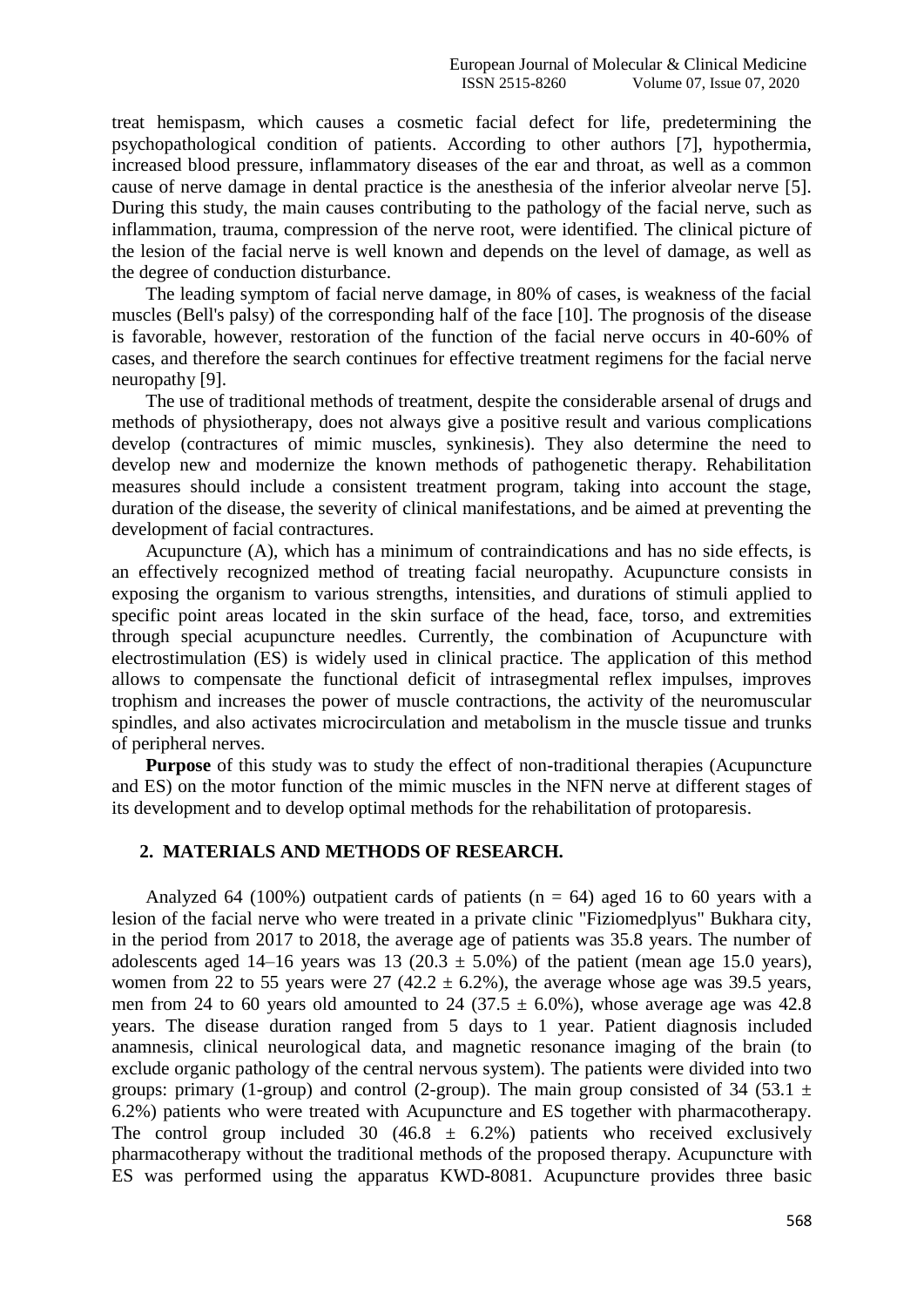principles: 1) impact on the healthy half of the face in order to relax the muscles and thereby reduce the over-stretching of the muscles of the sick half of the face; 2) simultaneous impact on 1–2 distant points, which have a normalizing effect on the muscles of both the patient and the healthy side; 3) the impact on the sick half of the face, for the exciting effect.

For Acupuncture, local points of the meridian of the stomach E2 (sy-bai) - level of the infraorbital orifice, E3 (ju-liao) on the same vertical line with point E2 - nasolabial fold, E4 (di-qan) - outward from the corner of the mouth on 1 cm, E6 (jia-che) - anteriorly and upward from the angle of the lower jaw by 1 - 1.2 cm; Bladder meridian V1 (qing-min) – inside from the inner corner of the eye by 0.3 cm, V2 (quan-zhu) - above the point of qing-min, corresponds to the beginning of the eyebrow; the gallbladder meridian VB1 (tong-ji-liao) - 0.6 cm outward from the outer corner of the eye, VB12 (vang-gu) at the posterior edge of the mastoid 1.2 cm upwards from the border of the scalp, VB14 (yang-bai) above the pupil, above the eyebrow 1 qung.

The remote ones include potentiating acupuncture points: the stomach meridian E36 (ju-sanli) to the outside of the tibial scallop 0.3 cm; colon meridian GI 4 (he-gu) between I and II metacarpal bones, closer to the radial edge of the II metacarpal bone, GI 11 (qui-chi) at the outer edge of the elbow bend, in the middle of the distance between the elbow fold and the external condyle when the elbow joint is bent.

Acupuncture method was carried out according to the principle of the painful side - the exciting, healthy side - the inhibitory side for 10-20 minutes. Also, in both groups, the rehabilitation program included a differentiated therapeutic gymnastics, taking into account the characteristics of clinical and functional changes: facial massage; exercises for mimic muscles and articulation gymnastics with pronouncing sounds, words and tongue twisters under objective control in front of a mirror;

Course of Acupuncturewas 12 sessions. The number of courses conducted was selected for each patient individually, based on the severity of the facial nerve. Patients in the main group with IV degree of facial nerve dysfunction received 1 course of acupuncture; with V and VІ degree - 1 - 2 courses. Pharmacotherapy was performed on both groups from the onset of the disease, it included protraction, NSAIDs, vitamin therapy, pyrimidine nucleotides cytidine-5-monophosphate (CMP) and uridine-5-triphosphate (UTP) 1 capsule 2 times a day for 20 days. The nucleus CMP (cytidine-5-monophosphate (CMP) and uridine-5-triphosphate (UTP)) is a necessary component of the myelin sheath of nerve cells, which provides for the regeneration of axons and the myelin sheath. Both nucleotides - CMP and UTP, which are integral parts of the drug Nucleo CMP, play a crucial role in the restoration of a number of the main morphological elements of the nervous system (NS). CMP is involved in the synthesis of complex lipids - components of the neuronal cell membranes, in particular, sphingomyelin, the main component of the myelin sheath, and is also a precursor of nucleic acids (DNA and RNA) involved in cellular metabolism and protein synthesis. UTP acts as a coenzyme in the synthesis of glycolipids of neural structures and the myelin sheath, complementing the effect of CMP.

Thus, the combination of CMP and UTP contributes to the regeneration of the myelin sheath, the restoration of a commensurate impulse conduction and the restoration of muscle trophism.

### **3. RESULTS AND DISCUSSION.**

According to the results of the study, a lesion of the facial nerve in the bone canal below the discharge of the tympanic string and / or after leaving the stylo-mastoid opening was found in 33 (51.5  $\pm$  6.0%) patients. Nerve damage in the bone canal below the staped nerve discharge and above the tympanic cord in 21 (32.8  $\pm$  5.8%) patients, nerve damage in the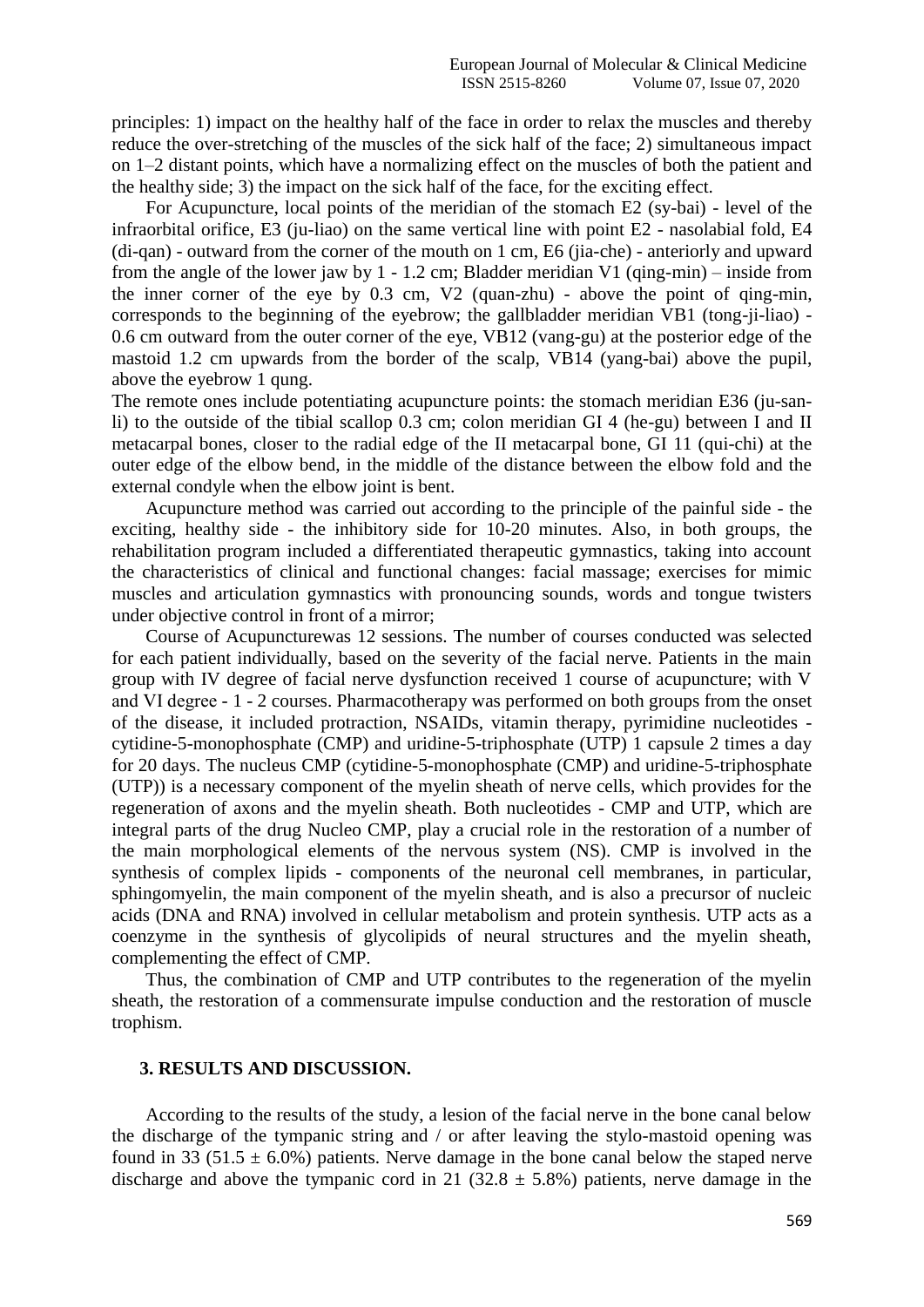bone canal below the large stony nerve discharge in 8 (12.5  $\pm$  4.1%) patients; lesion of the nerve trunk in the facial canal before the formation of the knee - in 2 (3.1  $\pm$  2.2%) diagnosed. From this it follows that the greatest number of lesions of the facial nerve, by the localization of the process, is diverted to the place of discharge of the tympanic string and / or after leaving the stylo-mastoid opening. It is necessary to pay attention to the fact that 12 (18.7  $\pm$ 4.8%) patients turned on the fifth-sixth day of the disease after hypothermia; 19 (29.7  $\pm$ 5.7%) 12 days after the onset of the disease with hypertension, 21 (32.8  $\pm$  5.8%) after 30 days, after prolonged hormonal treatment, 12 (18.7  $\pm$  4, 9%) from 6 to 12 months after receiving outpatient treatment.

In accordance with the degree of dysfunction of the facial nerve on the House-Braackman scale, the patients were divided into three groups: Group 1 patients with IV degree of facial nerve dysfunction 12 (18.8  $\pm$  4.9%) (2 (16.6  $\pm$  1.7%) adolescents, 5 (41.6  $\pm$  2.3%) men and 5 (41.6  $\pm$  2.3%) women); Group 2 with the V degree - 22 (34.4  $\pm$  5.9%) (8 (36.3  $\pm$ 2.3%) adolescents, 7 (31.8  $\pm$  2.2%) men and 7 (31.8  $\pm$  2.2%) women); Group 3 with grade II - 30 (46.9  $\pm$  6.2%) patients (3 (10  $\pm$  1.4%) adolescents, 12 (40  $\pm$  2.3%) men and 15 (50  $\pm$ 2.3% ) women). According to the House-Braakman scale from 1 to 3, degree of dysfunction of the facial nerve corresponded to milder degrees of damage, and therefore it was not considered necessary to compare patients with these degrees of changes in the facial nerve pathology (Table 1).

| <b>Groups</b> | <sub>of</sub><br><b>Degree</b><br>severityby<br>the<br><b>Braakman</b><br><b>House</b><br>scale | <b>Teenagers</b><br>$(14 - 16$ years)<br>$(n=13)$ | Men<br>$($ >16 year $)$<br>$(n=24)$ | Women<br>$($ >16year $)$<br>$(n=27)$ |
|---------------|-------------------------------------------------------------------------------------------------|---------------------------------------------------|-------------------------------------|--------------------------------------|
| $1st$ group   | $4th$ degree                                                                                    | $15,3{\pm}4,5$                                    | $20,8+5,1$                          | $18,5+4,8$                           |
| $2nd$ group   | $5th$ degree                                                                                    | $61,5+6,1$                                        | $29,1 \pm 5,6$                      | $25,9{\pm}5,5$                       |
| $3rd$ group   | $6th$ degree                                                                                    | $23,1 \pm 5,3$                                    | $50,0{\pm}6,2$                      | $55,5 \pm 6,2$                       |

Table 1 Ratio ofseverity of neuropathy of facial nerve according to gender and age (%)

The examined patients of the main and control groups were distributed according to the severity of the facial nerve dysfunction. The main group consisted of patients with 4<sup>th</sup>degree of facial nerve dysfunction 10 (29.4  $\pm$  2.1%), with 5<sup>th</sup>degree 10 (29.4  $\pm$  2.1%) and  $6<sup>th</sup>$  degree 14 (41.2  $\pm$  2.3%) examined patients. The control group included 8 (26.7  $\pm$  2.1%)  $4<sup>th</sup>$ degree, 10 (33.3  $\pm$  2.2%) 5<sup>th</sup>degree and 12 (40.0  $\pm$  2.3%) patients with 6<sup>th</sup> degree of the facial nerve dysfunction (table 2).

Table 2 Distribution of patients according to severity of the main and control groups

| Degree of severity by the Maingroup |                | <b>Control group</b> |
|-------------------------------------|----------------|----------------------|
| <b>House Braakman scale</b>         | $(n=34)$       | $(n=30)$             |
| $4th$ degree                        | $29,4 \pm 5,7$ | $26,7{\pm}5,5$       |
| $5th$ degree                        | $29,4 \pm 5,7$ | $33,3{\pm}5,9$       |
| $6th$ degree                        | $41,2{\pm}6,1$ | $40,0{\pm}6,1$       |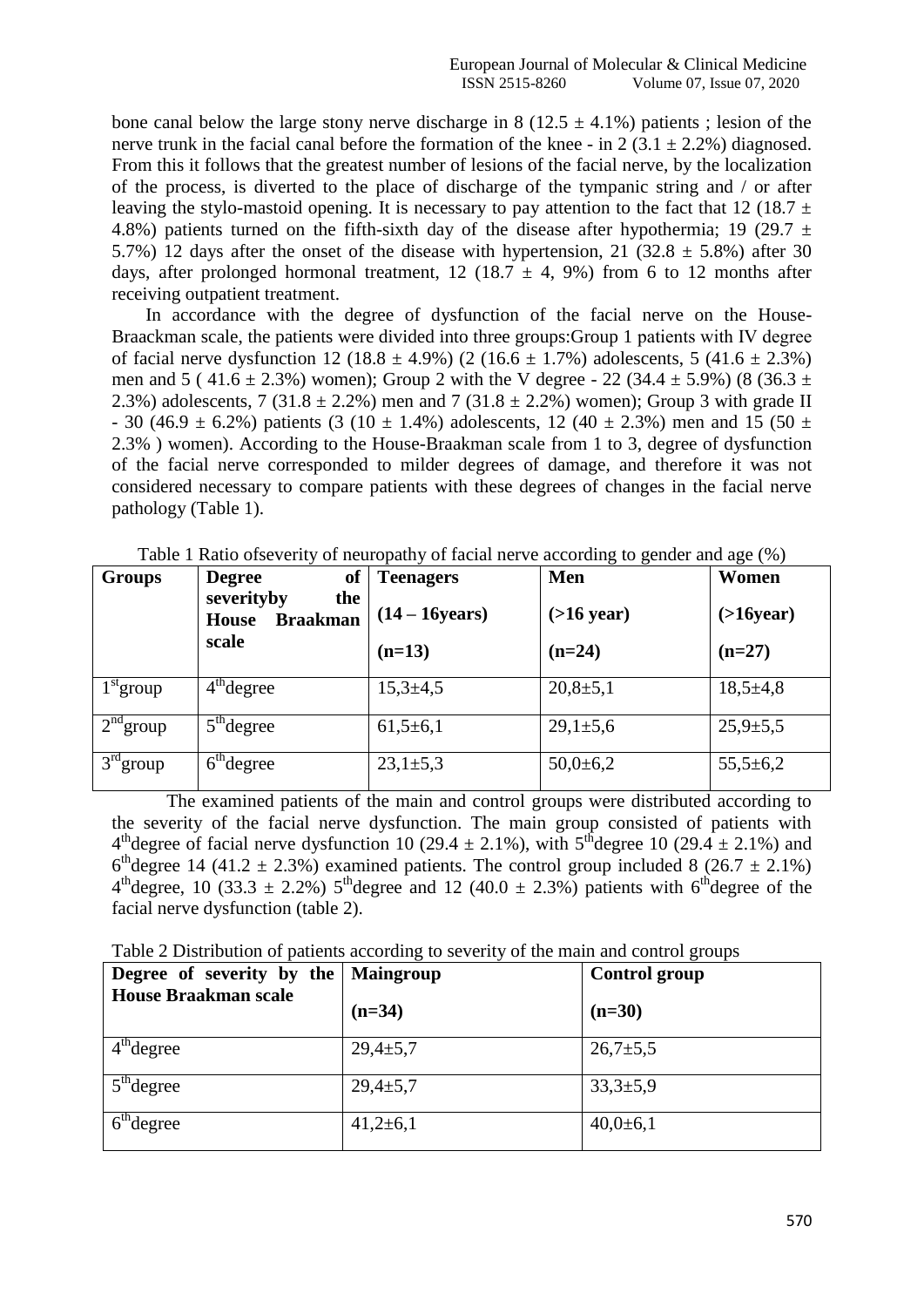According to the observation of patients with dysfunction of the facial nerve on the House-Braakman scale, the clinical picture in the main group with 4<sup>th</sup>degree complete recovery was observed in 9 (90.0  $\pm$  3.7%) patients after one course of acupuncture for 12 days. In the control group, recovery was noted in 4 (50  $\pm$  6.2%) patients. In patients with V degree of facial nerve dysfunction in the main group, clinical recovery was detected in 8 (80  $\pm$  5.0%) patients, whereas in the control group this change was observed in 4 (40  $\pm$  6.1%) cases. With the 6<sup>th</sup>degree of facial nerve dysfunction, complete recovery was observed in 11  $(78.6 \pm 5.1\%)$  patients in the main group, and in the control group this change was detected in 4 (33.3  $\pm$  5.9%) cases (Picture 1).





Thus, the use of Acupuncture and ES along with pharmacotherapy makes it more effective in restoring the neuropathy of the facial nerve and its complications, rather than using these methods separately from each other. Early use of these techniques in patients at the onset of the disease may be the reason for the complete rejection of glucocorticoid and hormonal therapy, which makes it possible to optimize the rehabilitation of the facial nerve lesion based on the restoration of functions of the affected facial muscles.

With a small prescription of neuropathy of the facial nerve, it was enough to have one course of Acupuncturewith ES, which led to the rapid restoration of the lost functions of facial muscles. With a longer tightening (up to 3 months) of the disease with  $5<sup>th</sup>$ -6<sup>th</sup>degrees of facial nerve dysfunction (according to House-Braakman), i.e. severe damage, the amount of course of Acupuncturewith ES can increase up to 2-3 times to restore the function of the facial nerve, which has absolutely no contraindications.

Summarizing the above, the **conclusions** are:

1) The use of Acupuncturewith ES along with pharmacotherapy in the early stages of the disease is an effective method for restoring the functions of the facial muscles, replacing hormone therapy for neuropathy of the facial nerve;

2) Early use of Acupuncturewith ES along with pharmacotherapy in the treatment of facial nerve neuropathy can become the main method for the prevention of its complications;